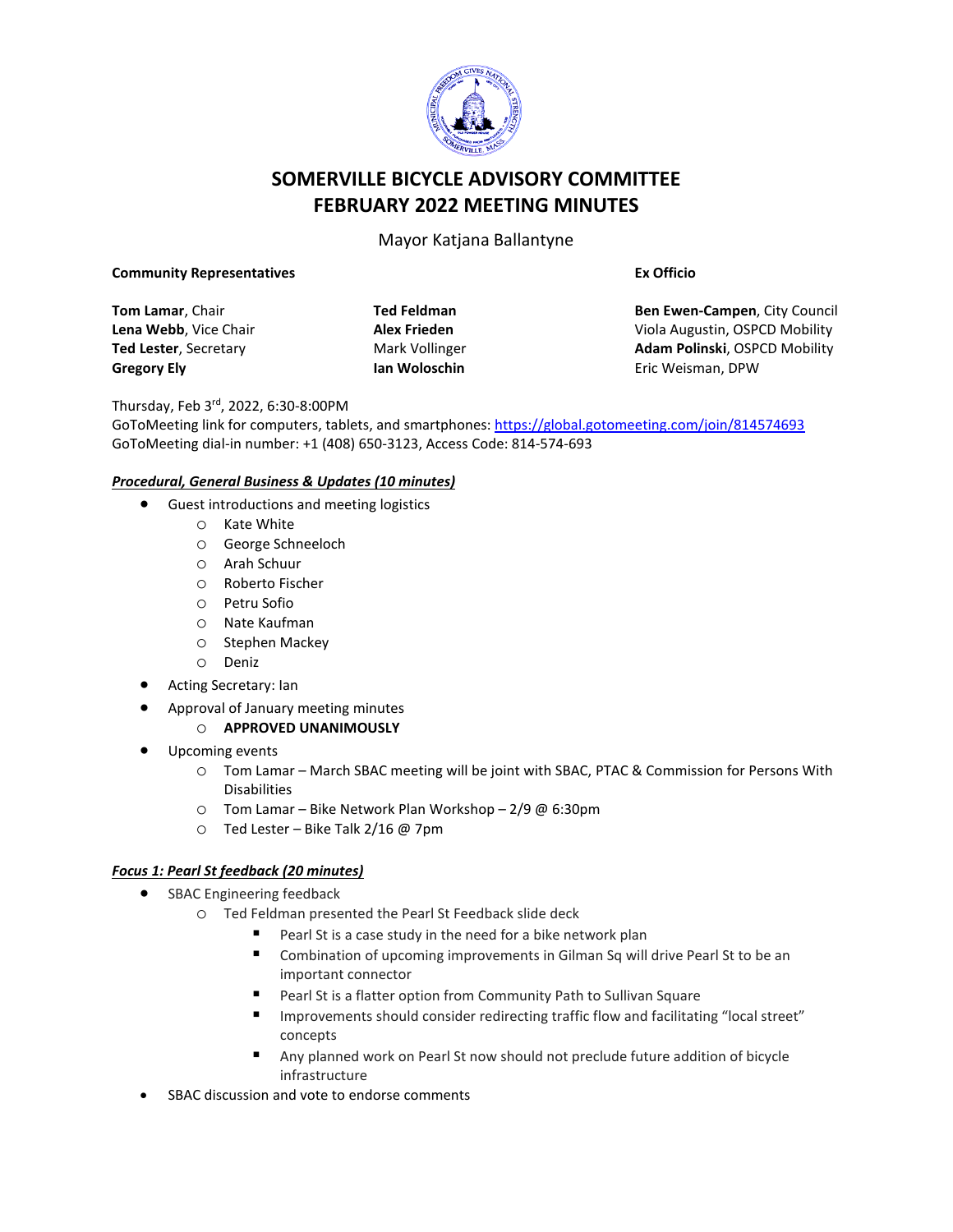- o Greg Are permeable filters [forced diversions for motor vehicles] on the table for Eastern Pearl St?
	- Adam Long term yes, short term no
- $\circ$  George ADT may climb over time with the development going in near East Somerville. Though I'm not sure if Pearl St is a natural desire line for cars for this new development
	- Ted F Eastern section traffic numbers are borderline for Bike Boulevard treatment
	- Adam Speed humps can decrease this by discouraging through-traffic
	- Greg huge endorse of speed humps. They are great on Morrison.
	- Ted L Speed humps have also been working well on Powderhouse
- o Petru I think referring to this project as a Neighborhood greenway would be more popular than "Bike boulevard".
- o Roberto A comment, not much of a question: When watching the presentation on Jan 19, I came out with the impression there were few objective criteria that guided specific design decisions.
- $\circ$  Roberto Are there not any curb bulb treatments that allow for future separated bike paths installed? Either with street-level protected paths or curb-level separated paths?
	- Adam There are options to do floating curb extensions but Somerville rarely has the width to accommodate and there are potentially drainage impacts
- o Greg Was pearl street on the handlebar survey this fall?
	- Tom Yes, it was on the section I led
		- Tom It was considered more stressful than the other neighborway streets on our route, especially crossing McGrath, where it felt like the green light wasn't long enough for folks to bike across.
- o Ted F Does the City have its own set of criteria or design standards to select between traffic calming or more aggressive bicycle infrastructure?
	- Adam No, we're starting to get there but not right now
- o Ian Did the City reach out to families at ESCS?
	- Kate Yes, we worked with the PTA about safety on Pearl St, starting to work with ESCS Administration now as well
	- Adam The fact that Kate is now on the team is the reason this sort of community engagement is happening now!
- o Ted F Moves to endorse engineering recommendations
	- Ted L Seconds
	- **UNANIMOUS APPROVAL**

## *Other business (35 minutes)*

- Discussion of priorities for quick-build projects Ted L
	- o City requested SBAC identify the top 5 Quick Build properties in 2022
	- o Initial Options
		- **Mossland**
		- **White St**
		- Elm St
		- Broadway (Bus/Bike Lane Extension from McGrath Highway to Cross St)
		- PBL Materials Trial (Concrete Curbs, Armadillos, Water Barriers, etc)
		- Lower Broadway (Cross St to Mt. Vernon St)
		- **Powder House Blvd**
		- Park St
		- Western Pearl St (West of McGrath Highway)
	- $\circ$  Petru I know this would be a pretty tough one, but Beacon really makes sense to me. Going back and properly doing a quick build parking protected lane, now that Somerville has a better network. Cambridge is finishing the Inman Square redesign and is considering a quickbuild Hampshire PPBL this year, so that could be a connect the safe cycling network project.
		- Roberto +1 to Beacon St and to coordinating with Cambridge plans
		- Tom Big impact, might be too much community process for a Quick Build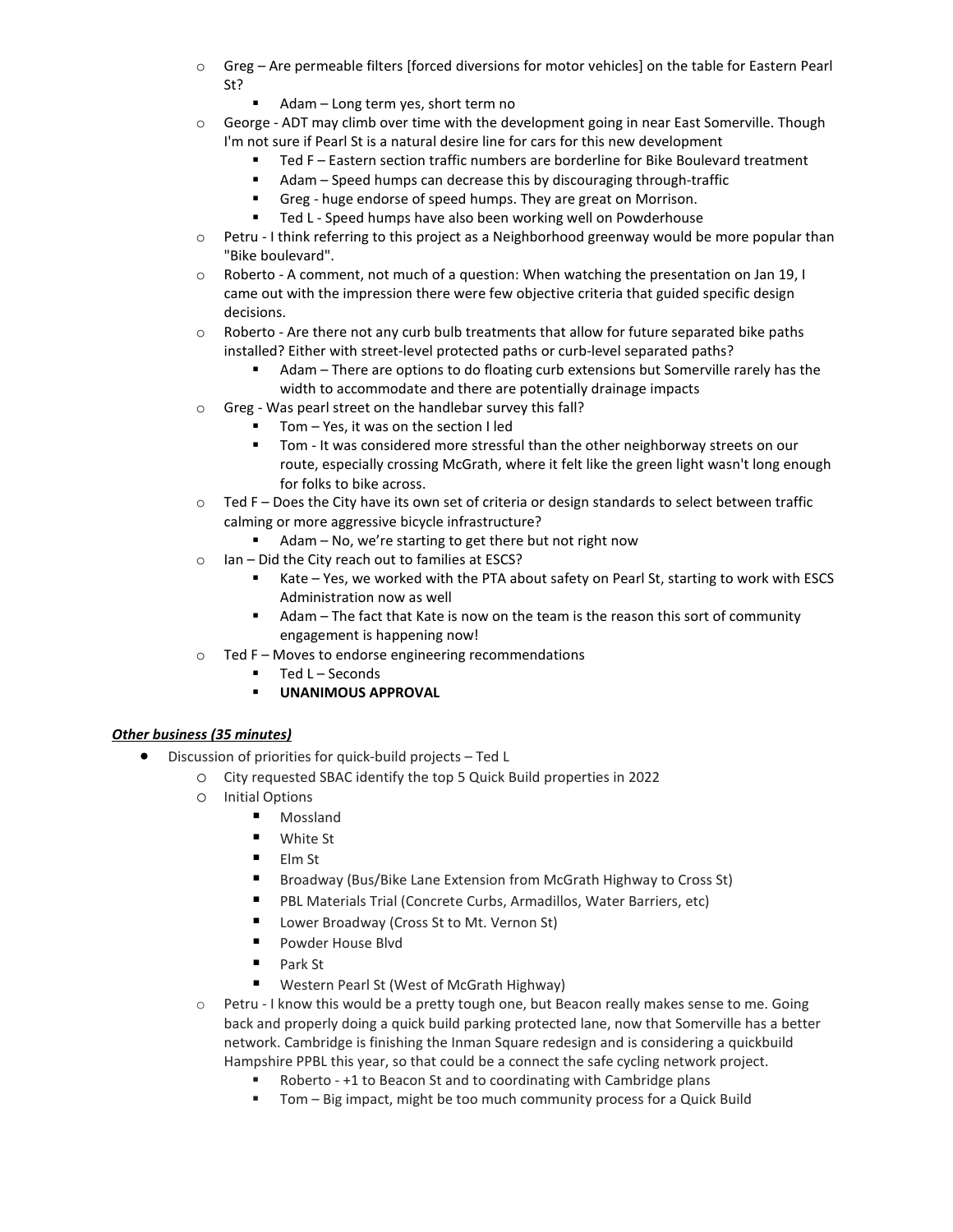- $\circ$  Greg For existing quick build projects, what is the city's priority on mantaining/replacing the bike infrastructure? Cedar for example is missing all the flex post after the recent storm includiing bases. I think there are only a handful remaining unfortunately.
- o Alex Is there a specific spot of Elm St?
	- $\blacksquare$  Ted F Do it in segments, focus on Elm @ Beech St
	- $\blacksquare$  Ted L This intersection did get bollards recently
	- Nate Plans are available [\(https://docs.google.com/presentation/d/16dyQvjYhEFWz-](https://docs.google.com/presentation/d/16dyQvjYhEFWz-UqclOnYCjqJQrPvFLx_zXtujbG6ULw/edit#slide=id.g7563dd4c96_0_2)[UqclOnYCjqJQrPvFLx\\_zXtujbG6ULw/edit#slide=id.g7563dd4c96\\_0\\_2\)](https://docs.google.com/presentation/d/16dyQvjYhEFWz-UqclOnYCjqJQrPvFLx_zXtujbG6ULw/edit#slide=id.g7563dd4c96_0_2)
	- $I$  Ian Elm is one of the only East/West connectors that doesn't go over the hills
	- Ian Elm already had a very successful quickbuild on the uphill section
	- Petru +1 to Elm. Would use this route if it had safe bicycle infrastructure.
- o Roberto One concern I always have with quick builds is what's happened to Washington St, all the way from Mcgrath to Dane St. What's the maintenance plan for this kind of build?
- o Petru Another idea. Highland and davis square ? 2 way bike lane between Grove and College with a road diet from 2-1 lane. May be difficult to do, but it would connect the community path gap.
- o Petru Medford also keeps losing its flexposts, especially under the underpass for the GLX, so that would be a good one to do a PBL trial on.
- $\circ$  Committee Recommends (in rough order)<br>  $\blacksquare$  Fim St
	- Elm St
		- **PBL Materials Trial** 
			- Lower Medford St? Cedar St?
		- Beacon St
		- **Broadway (Bus/Bike Lane extension, McGrath Highway to Cross St)**
		- **Powder House Blvd**
		- Mossland
		- $\blacksquare$  Ted L Motion to vote
		- Lena Seconded
		- **UNANIMOUS APPROVAL**
- ARPA funding opportunities
	- o Tom Survey by the City
- Introducing proposed resolution that "the city only create parking protected facilities if year round vertical separation can be achieved so that we don't get parked vehicles encroaching on the bike facility"- Ian
	- o Deniz Live on Washington St, cars park purposefully away from traffic to protect themselves
	- o Deniz Cargo bike doesn't fit around the corner by Ricky's Market
	- o Roberto The flexposts at Washington St were gone within a month, all of them (I live there, watched them go one by one)
	- o Tom Refer to Engineering & Eval
	- o Ted F **Ian to write up a google doc and share with Engineering & Eval** (Last Thursday of the month)

#### *City Update (25 minutes)*

- Upcoming projects & general city update
	- o Holland St working on final pavement markings plan
	- o Pearl St community meeting on 1/19, feedback collection until 2/21
	- o Western Washington Mobility Improvements meeting on 3/1
	- $\circ$  Gilman Square Redesign Requesting Joint Committee Meeting to review plans  $\circ$  Parking & Curb Use Study has wrapped up
	- Parking & Curb Use Study has wrapped up
- Washington/Webster signal retiming and impact on biking
	- o Signal operations were redesigned in 2017, concerns have been raised regarding the safety of the concurrent pedestrian phases
	- o PTAC advised a new signal pattern with an exclusive pedestrian phase with a yield control on Bow St slip lane, SBAC will have an opportunity to weigh in